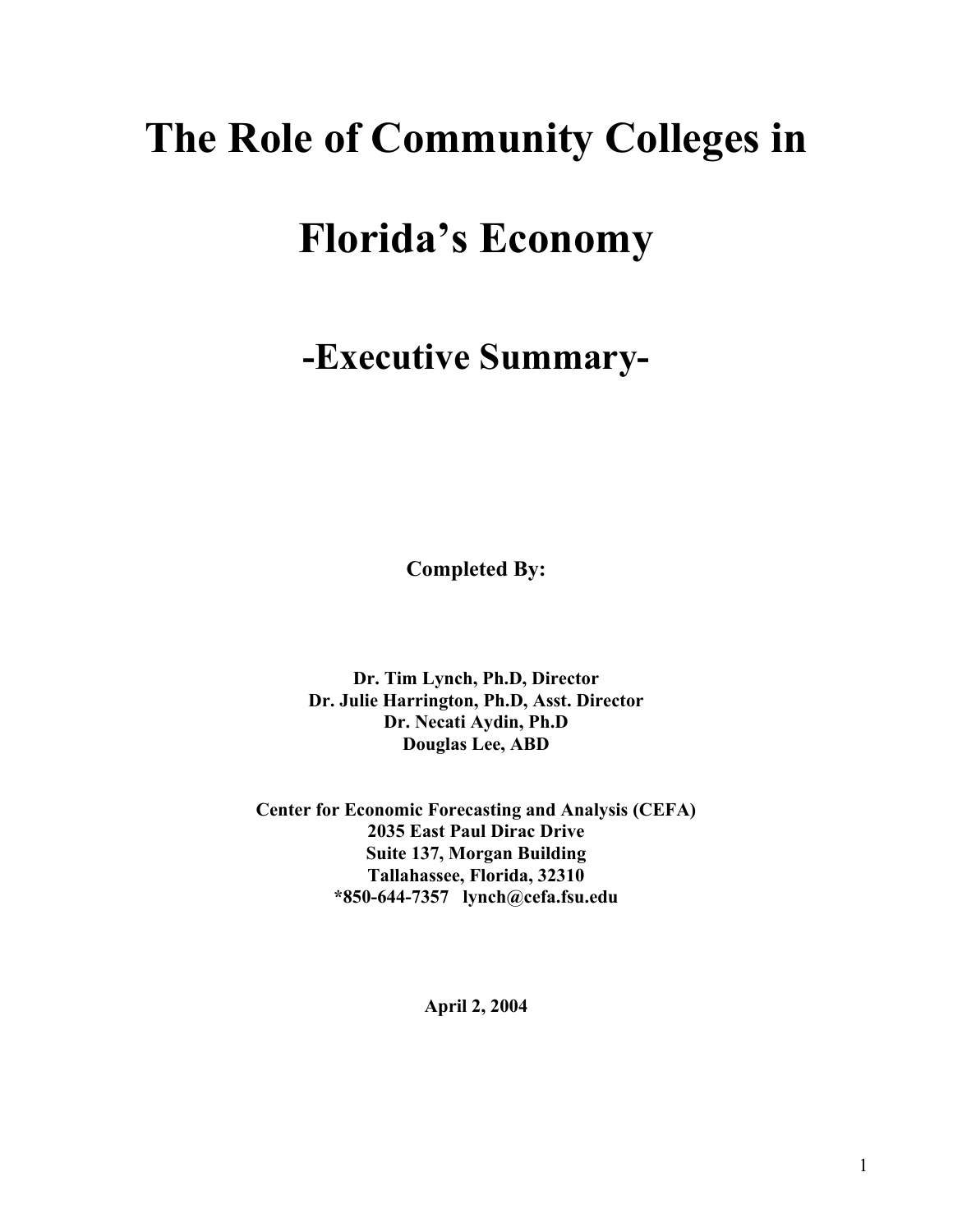### **Executive Summary of the Economic Impact of Community Colleges in Florida**

Florida Community colleges generate a large number of benefits to both students and society. This study measures the benefits to students through the changes in earnings as suggested by human capital theory, which views education as a major determinant of earnings. The study measures the economic benefits to society through economic impact and internal rate of return (IRR) analysis.

The number of high school graduates that have advanced to higher education institutions including community colleges (CC), State University Systems (SUS), and private universities, has increased from 34,292 (43%) in 1990 to 68,145 (59%) in 2001. As seen in the graph below, in 2001 almost 39,000 (33.7%) of graduating Florida high school seniors entered community colleges, while 25,090 (21.7%) entered SUS, and 4,092 (3.5%) entered private universities.



CC enrollment jumped by 38% from 235,527 in 1999 to 305,992 by 2003. According to the Department of Education forecast as seen in the graph below, the number of CC students is expected to increase an additional 35% to 412,050 by 2008.

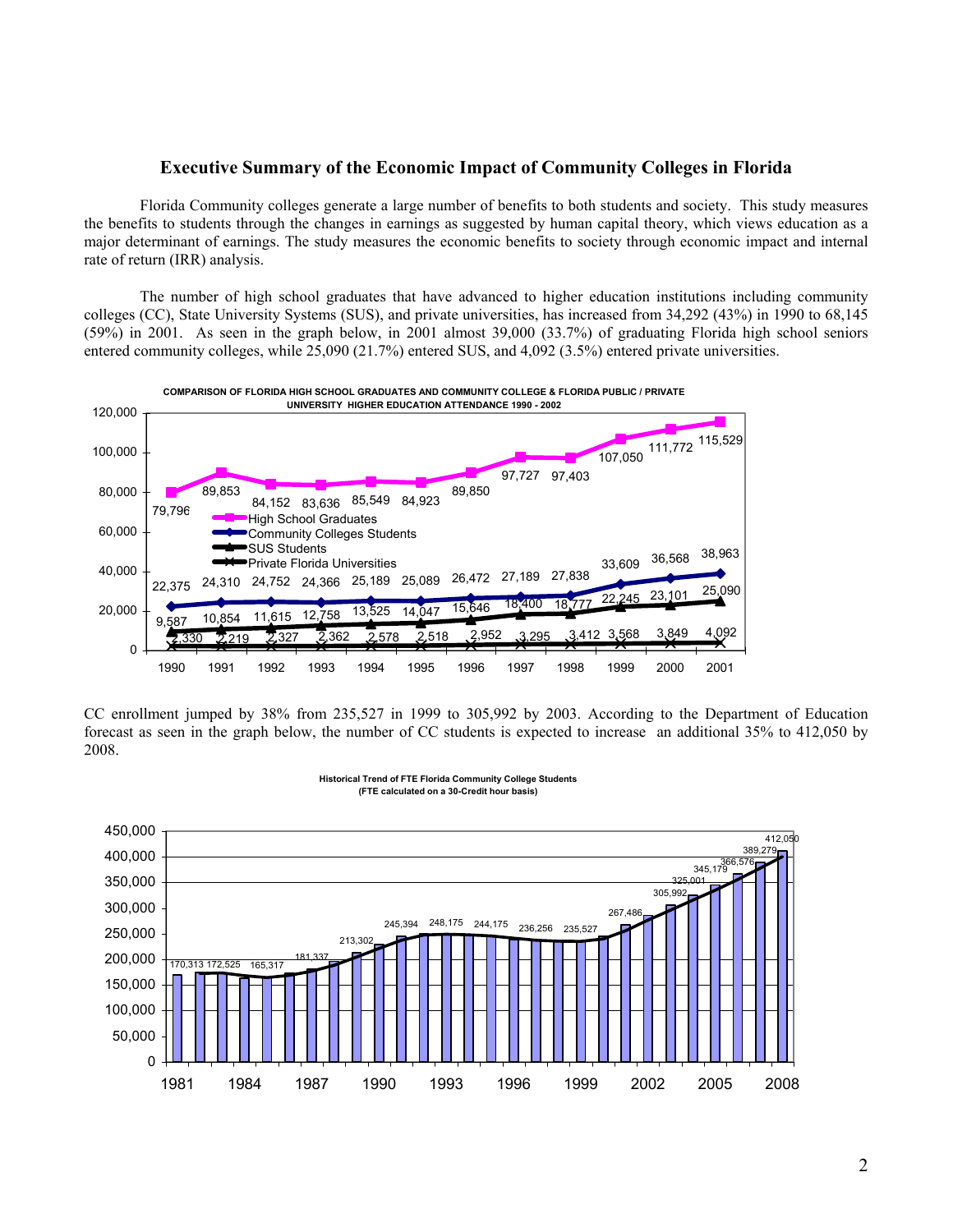## **Literature Review of the Economic Value of a Community College Education**

Previous CC studies measured the benefits to students and society through the present values of future annual graduate earnings and the impact these earnings had on the regional economy. The socioeconomic benefits from eleven different CCs impact studies are presented in Table 1.

As shown in the last column of the table below, the average values of eleven studies for each variable are as follows: The average annual higher earnings per credit is \$112 and per year FTE student is \$3,926; the average rate of return is 25%; the average cost/benefit ratio is 7; the average payback is 7 years; the social saving per credit is \$35; and the social savings per year FTE student is \$1,353.

|                             | CC      | <b>Oregon Hillsborough</b><br>CC | Del-<br>Mar<br>CC | <b>Douglas</b><br>CC | 30 CC<br>in WA | $CC$ of<br><b>Spokane</b> | 39 CC<br>$\overline{\mathbf{m}}$ IL | <b>50 CC</b><br>in TX | <b>Madison</b><br>T.C. | <b>16 CC</b><br>in MD | amas<br>CC | Clack- Average |
|-----------------------------|---------|----------------------------------|-------------------|----------------------|----------------|---------------------------|-------------------------------------|-----------------------|------------------------|-----------------------|------------|----------------|
| 1) Higher Earnings          |         |                                  |                   |                      |                |                           |                                     |                       |                        |                       |            |                |
| Per Credit                  | \$87    | \$143                            | \$119             | \$67                 | \$100          | \$100                     | \$120                               | \$117                 | \$127                  | \$152                 | \$102      | \$112          |
| Per year<br>FTE<br>student  | \$4,018 | \$4,238                          | \$3,984           | \$2,099              | \$4,409        | \$4,439                   | \$3,767                             | \$3,826               | \$3,806                | \$4,499               | \$4,105    | \$3,926        |
| 2) Investment Analysis      |         |                                  |                   |                      |                |                           |                                     |                       |                        |                       |            |                |
| Rate of<br>Return<br>$(\%)$ | 30      | 26                               | 32                | 9                    | 21             | 24                        | 26                                  | 26                    | 17                     | 24                    | 39         | 25             |
| Benefit /<br>Cost Ratio     | 5.9     | 10.2                             | 11.4              | 2.2                  | 5.5            | 6.6                       | 7.3                                 | 9.1                   | 2.4                    | 5.6                   | 5.8        | 7              |
| Payback<br>(years)          | 4.8     | 5.9                              | 4.8               | 15.1                 | 6.9            | 6                         | 5.6                                 | 5.8                   | 7.1                    | 5.9                   | 3.7        | 7              |
| 3) Social Savings           |         |                                  |                   |                      |                |                           |                                     |                       |                        |                       |            |                |
| Per Credit                  | \$51    | \$52                             | \$52              | \$14                 | \$36           | \$36                      | \$24                                | \$27                  | \$37                   | \$21                  | \$33       | \$35           |
| Per year<br>FTE<br>student  | \$2,129 | \$1,553                          | \$1,569           | \$455                | \$1,583        | \$1,605                   | \$1,493                             | \$1,397               | \$1,109                | \$607                 | \$1,385    | \$1,353        |

#### **The Socioeconomic Benefits Generated by Community Colleges (CC)**

### **Employment Projection of Community College Graduates**

Florida Community Colleges will increasingly play a vital role in the local economy by providing the education necessary for sustainable employment. A recent CEPRI report reveals "over 60 percent of the projected job growth in Florida through 2010 will be in occupations requiring postsecondary education and training but not a bachelor's degree." Among those projected new jobs, 300,000 of them will require an associate's degree and 500,000 of them will require a postsecondary certificate.

As depicted in the figure below, the Florida Labor Department of Labor 2003-2011 employment projections indicates that 57 percent of the fastest growing jobs in Florida will be occupations requiring postsecondary education with less than a bachelor's degree. These are the future working Floridians educated across the state CC system. This forecast confirms the strong historic and future robust forecast of growth in CC student enrollment across the state in the foreseeable future described earlier.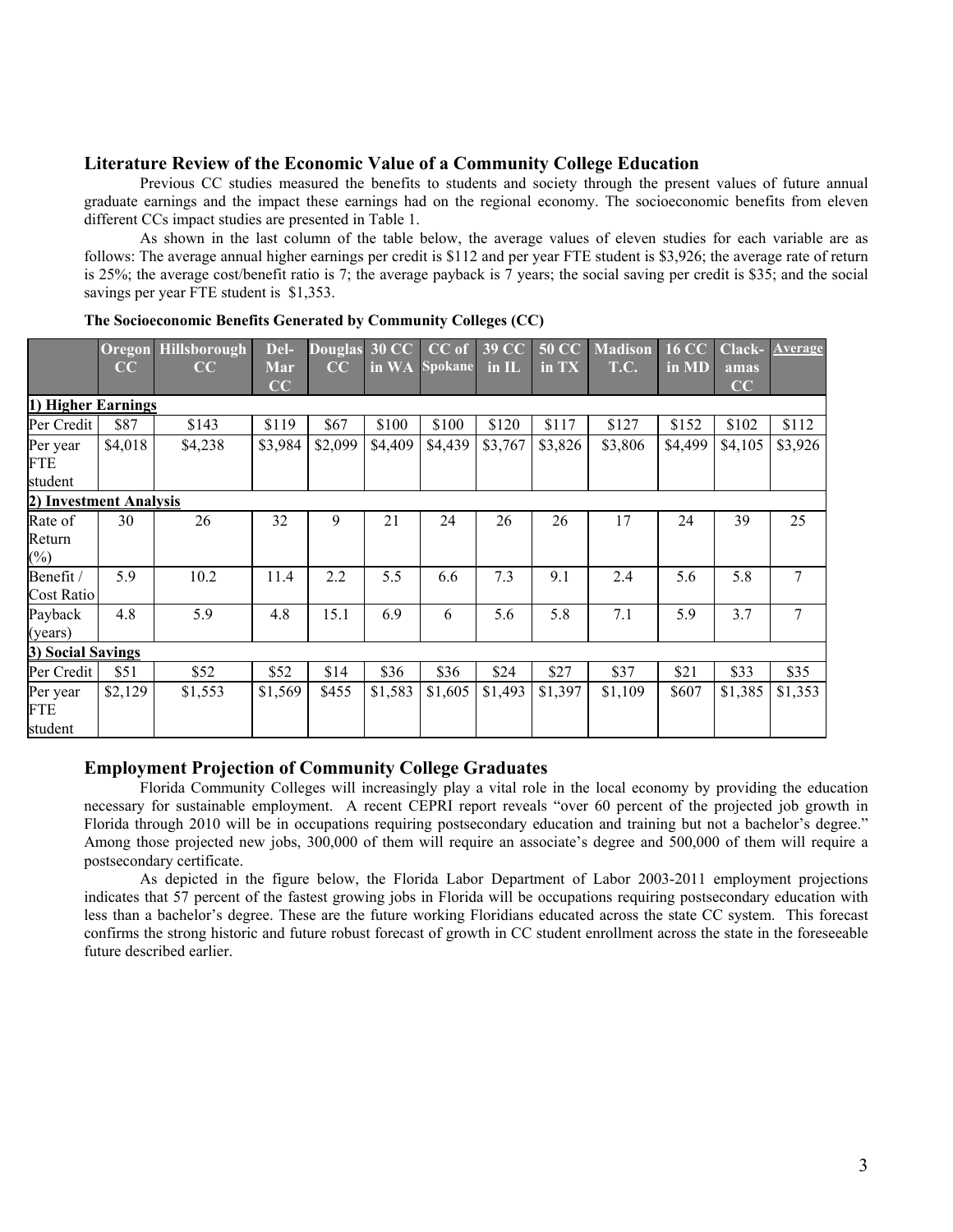

**Education and Degree Requirement for 100 Fastest Growing Florida Occupations (2003-2011)** 

The figure below illustrates the ten top highest projected numbers of jobs that will be created in Florida between 2003-2011. While only elementary school teacher positions require a bachelor's degree, the remainder of these jobs requires postsecondary education and vocational training.





### **Education and Lifetime Earnings Comparison**

The lifetime earnings are estimated based on 2003 annual earnings data provided by Florida Educational Training and Placement Information Program (FETPIP) combined with US Bureau of the Census data. As expected, those graduates who go on to earn professional (medical, legal, engineering and so forth) degrees report considerably higher lifetime income with an estimated \$4.72 million dollars earned over their working lives. Those with a doctorate earned \$2.97 million, and the SUS-Only graduates followed with an MS and BS earning \$2.04 and \$2.01, respectively. Those graduates with a CC and SUS background and a Bachelor's degree, earned \$1.82 million. As expected, CC graduates with an AS degree earned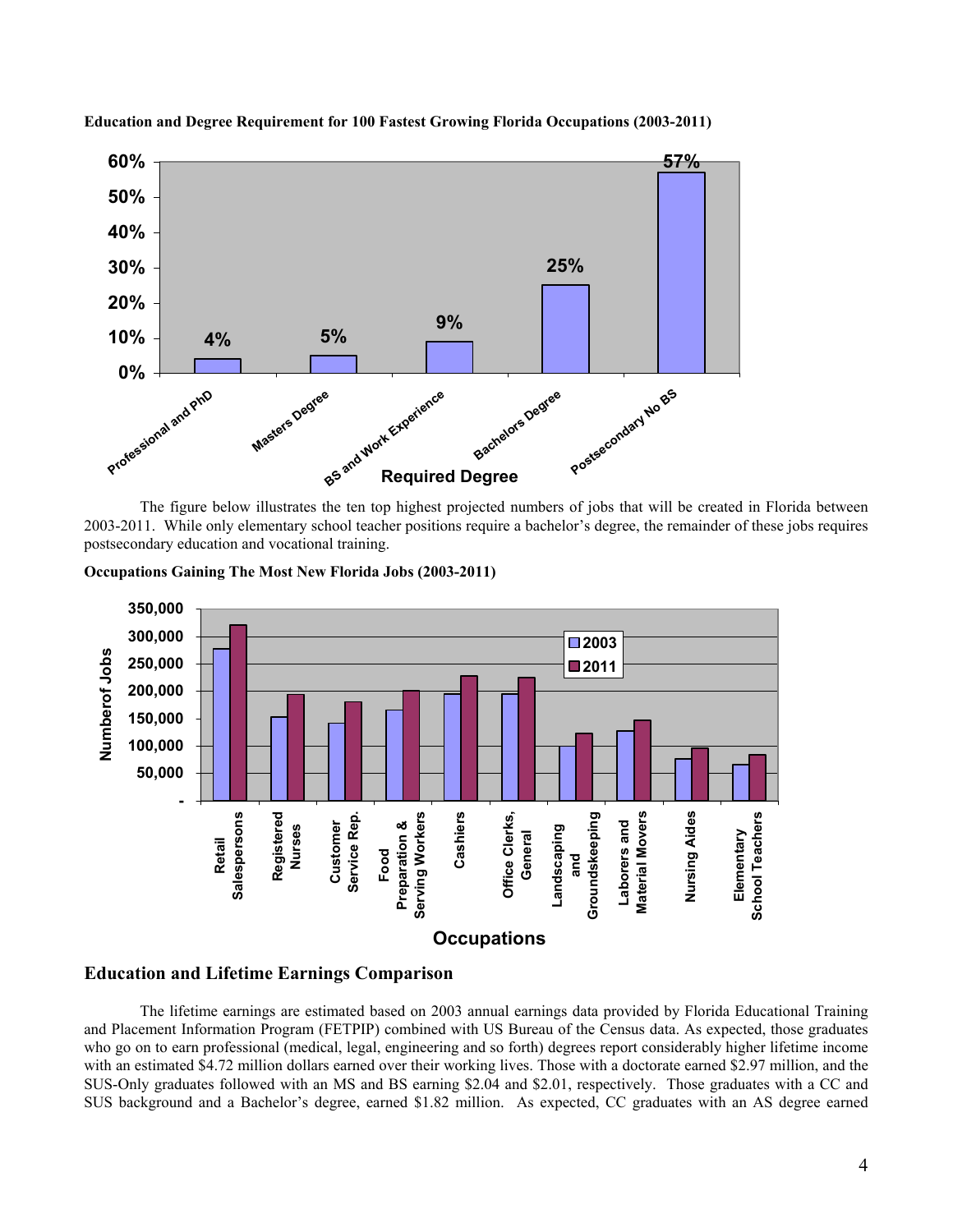\$250,000 more than CC graduates with an AA degree. PSVC's (Post Secondary Vocational Certificate) and PSAV's (Post Secondary Adult Vocational Certificate) earned \$1.73 and \$1.49 million, respectively. As mentioned earlier, high school graduates can expect to generate \$1.27 million in lifetime earnings. The Total Lifetime Earnings for the 2003 graduates is presented in the following figure. As expected, over the 2004 to 2008 time period when these graduates are the youngest (in their early or mid twenties) they earn the least overall in their working life with a total annual earnings of \$154 million during those years. The highest earnings this 2003 CC graduating classes earns is over the period 2034 to 2038 when they are in their mid to late fifties and they are in the peak of their earning capacity and are paid a total \$232 million for each of those working years.



#### **Expected Lifetime Earnings Among Full Time Employed Floridians by Highest Degree Earned**

**Total 1994-1995 Florida High School Graduate Lifetime Earnings of Florida CC Educated Students That Graduated in 2003 (Over High School Only Grads) Over Their Working Life of 2004 to 20044** 



#### **Florida Community College Economic Impact Analysis**

This section describes the impact of community colleges on Florida's economy. It measures the increase in employment and economic output generated by community college activities across the broader statewide economy. The net economic stimulus from community colleges is estimated by examining additional lifetime earnings of community college graduates resulting from a community college education.

The definition of community college economic impact is the difference between existing 2003 Florida economic activity and the *drop* in the level of economic activity that would otherwise exist if the earnings from community college educated graduates did not exist. The difference between Florida economic activity with the lifetime earnings from 2003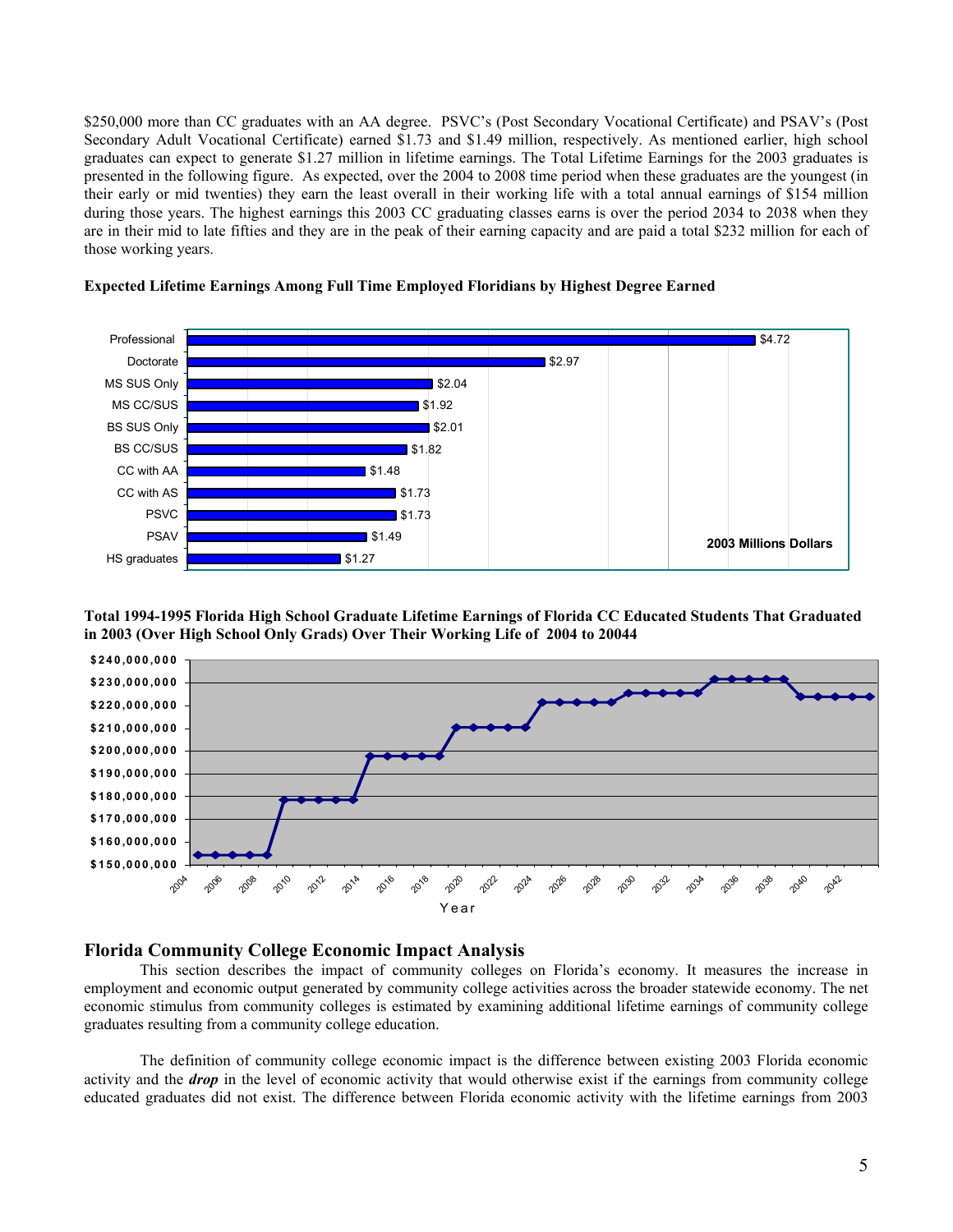community college graduates (measured by the difference in earnings of these community college educated workers and comparable earnings from workers with only a high school education) and the economy *without* these earnings represents the direct measure of community college contributions to the Florida economy. By entering these higher earnings into the Florida region-specific IMPLAN (input-output) model researchers were able to *measure the direct and indirect* present value of these community college graduate earnings across the Florida economy over time. The measured economic impacts include community college related increases in:

- Florida Gross Domestic Product (or State Output)
- Personal Income (Including Wages)
- Number of Jobs Created

#### **Florida Community College IMPLAN Direct and Indirect Economic Impact Analysis Results**

The following table summarizes the total direct and indirect economic impacts of 2003 CC graduate lifetime earnings on the Florida economy over the period 2003 to 2043. The table shows the economic impacts on employment, gross domestic product (GDP, or State Output), and Personal Income (Wages from the additional lifetime earnings resulting from a community college education). State Output is the dollar value of final goods and services produced across the Florida economy over the FY 2001 - FY 2043 time period. State Output was estimated to increase by \$12.87 billion in 2003 dollars from these higher 2003 CC graduate lifetime earnings. This CC-generated rise in state output created considerable direct and indirect increases in employment across the state, as well. The table below indicates that 102,768 Florida jobs will be created over the 40 years of this analysis from these spending increases alone. In turn, this employment increase also generated higher wage and salary earnings. Direct and indirect personal (or disposable) incomes increased over this period will increase by \$5.193 billion.

| <b>Summary of Lifetime Earnings Results for Community Colleges in Florida</b><br>$(2001 - 2035)$ |                  |  |  |  |  |  |  |
|--------------------------------------------------------------------------------------------------|------------------|--|--|--|--|--|--|
| <b>Net Present Value of GDP or State Output</b>                                                  | \$12,867,929,021 |  |  |  |  |  |  |
| <b>Net Present Value of Wages</b>                                                                | \$5,192,977,916  |  |  |  |  |  |  |
| <b>Number of Jobs</b>                                                                            | 102.768          |  |  |  |  |  |  |

### **Internal Rate of Return (IRR) Analysis**

Section 240.706 of the Florida Statutes (FS) discusses the need to address the "return on the state's investment in research conducted by public postsecondary institutions". A focus of this assessment is on community colleges. The IRR method involves the time value of money. It allows one to find the "profitability" of the investment in community colleges. If the internal rate of return is more than the cost of borrowing used to fund the project, the project will be a positive cash flow investment and the profit level of your investment exceeds the alternative investment of what could be earned in the bank. Staff used the IMPLAN model to estimate the return of public support funding (general revenue, lottery funds and local funding) for Florida CC for fiscal 2002-03. The lifetime earnings (discussed earlier) represented the cash flow stream of additional earnings (based on CC diplomas, and CC attendance and diplomas at the SUS) over time, for a 40-year interval. The ratio of output to lifetime earnings was calculated and used to generate output over time. The Internal Rate of Return (IRR) was equal to a substantive 33.9%.

#### **Conclusions**

The results of the economic analysis indicate that CC's contribute significantly to the Florida economy. The economic benefits extend to job creation; generation of GDP and Output, and personal income, from the additional (beyond high school) lifetime earnings generated from a community college education. The following are the primary contributions that are attributable to CC's lifetime earnings from public supported funding in Florida:

- For every dollar of public support a CC educated student generates an increase of \$13.37 (in 2003\$) in State output.;
- For every dollar of public support a CC educated student generates an increase of \$5.37 (in 2003\$) in State wages;
- The IRR for lifetime earnings generated by a CC educated students is 33.9%.
- The benefits of CC's are substantially greater than the state of Florida and local government investment costs, with a final Benefit to Cost ratio of 7.4-to-1.